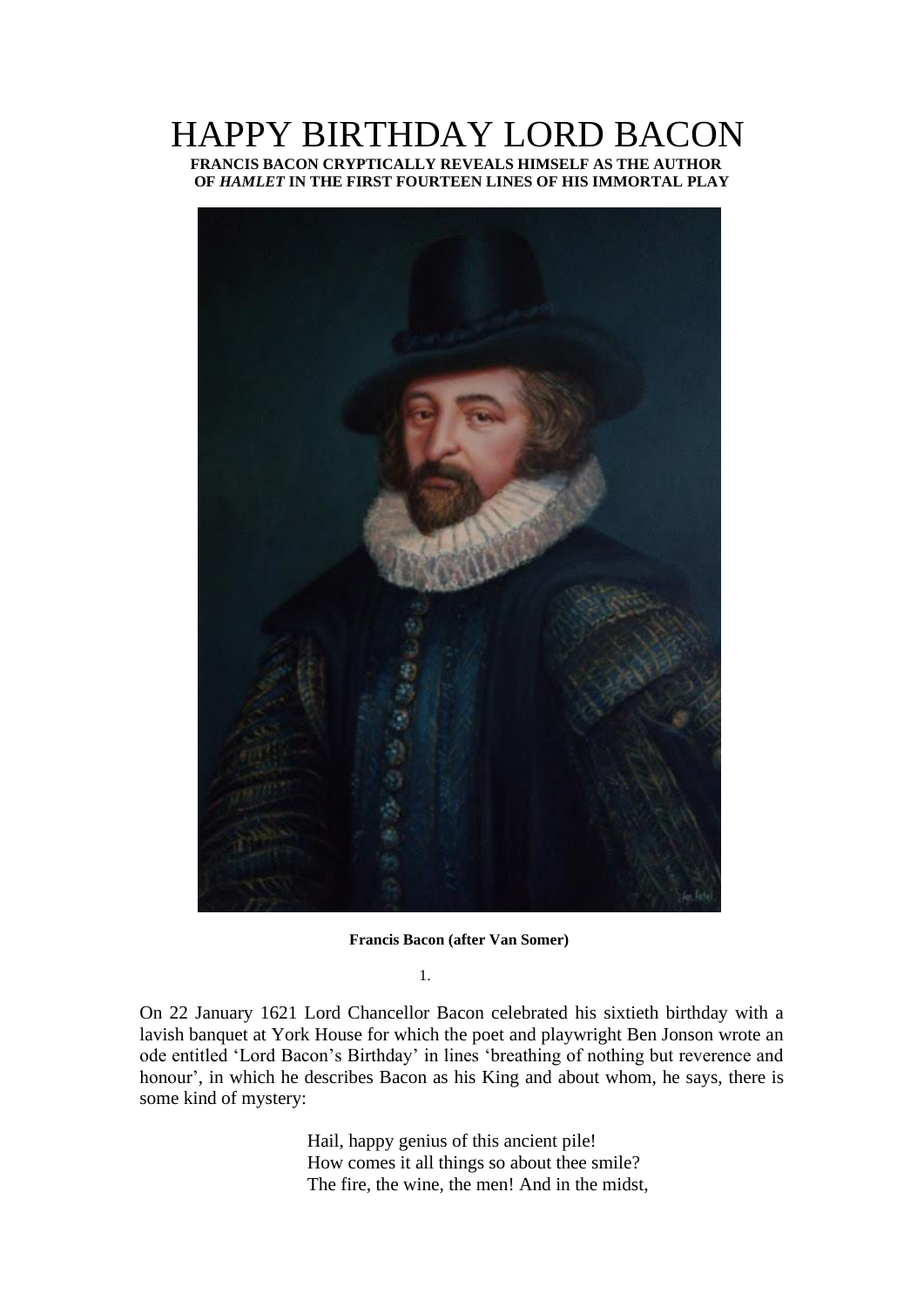Thou stand'st as if some mystery thou didst! Pardon, I read it in thy face, the day For whose returns, and many, all these pray: And so do I. This is the sixtieth year Since Bacon, and thy lord was born, and here; Son to the grave wise Keeper of the Seal, Fame, and foundation of the English weal. What then his father was, that since is he, Now with a title more to the degree; England's high Chancellor: the destined heir In his soft cradle to his father's chair, Whose even thread the Fates spin round and full, Out of the choicest, and their whitest wool.

 'Tis a brave cause of joy, let it be known, For 'twere a narrow gladness, kept thine own Give me a deep-crowned bowl, that I may sing In raising him the wisdom of my king.

[Spedding, *Letters and Life*, VII, p. 166; Lisa Jardine and Alan Stewart, *Hostage to Fortune The Troubled Life of Francis Bacon* (London: Victor Gollancz, 1998), p. 442]

 In the last five years of his recorded life Bacon wrote, revised, expanded, translated and published an enormous body of his writings and works in Latin and English. This was carried out in his literary workshop at Gorhambury with the help of his 'good pens', among them the poet George Herbert, and the poet and dramatist Ben Jonson:

The *Latine* Translation of them [Bacon's *Essays*] were a Work performed by divers Hands; by those of Doctor *Hacket* (late Bishop of *Lichfield*) Mr. *Benjamin Johnson* (the learned and judicious Poet) and some others, whose Names I once heard from Dr. *Rawley*; but I cannot now recal them.

[Thomas Tenison, ed. *Baconiana*. *Or Certain Genuine Remains of Sir Francis Bacon*  (London: printed by J. D. for Richard Chiswell, 1679), p. 60]



 **Ben Jonson**

With Ben Jonson now living at Gorhambury, Bacon was busy gathering together from various manuscripts and printed sources all his Shakespeare plays for publication in what is known as the First Folio of the Shakespeare Plays. Eighteen plays had been previously published in quarto editions and another eighteen were to be published for the first time in the First Folio of 1623. Many of the eighteen Shakespeare plays previously printed in quarto editions were variously revised, amended, and expanded by the hand of the incomparable Rosicrucian Grand Master of poetry and drama with Ben Jonson preparing and writing some of the poems prefixed to the First Folio.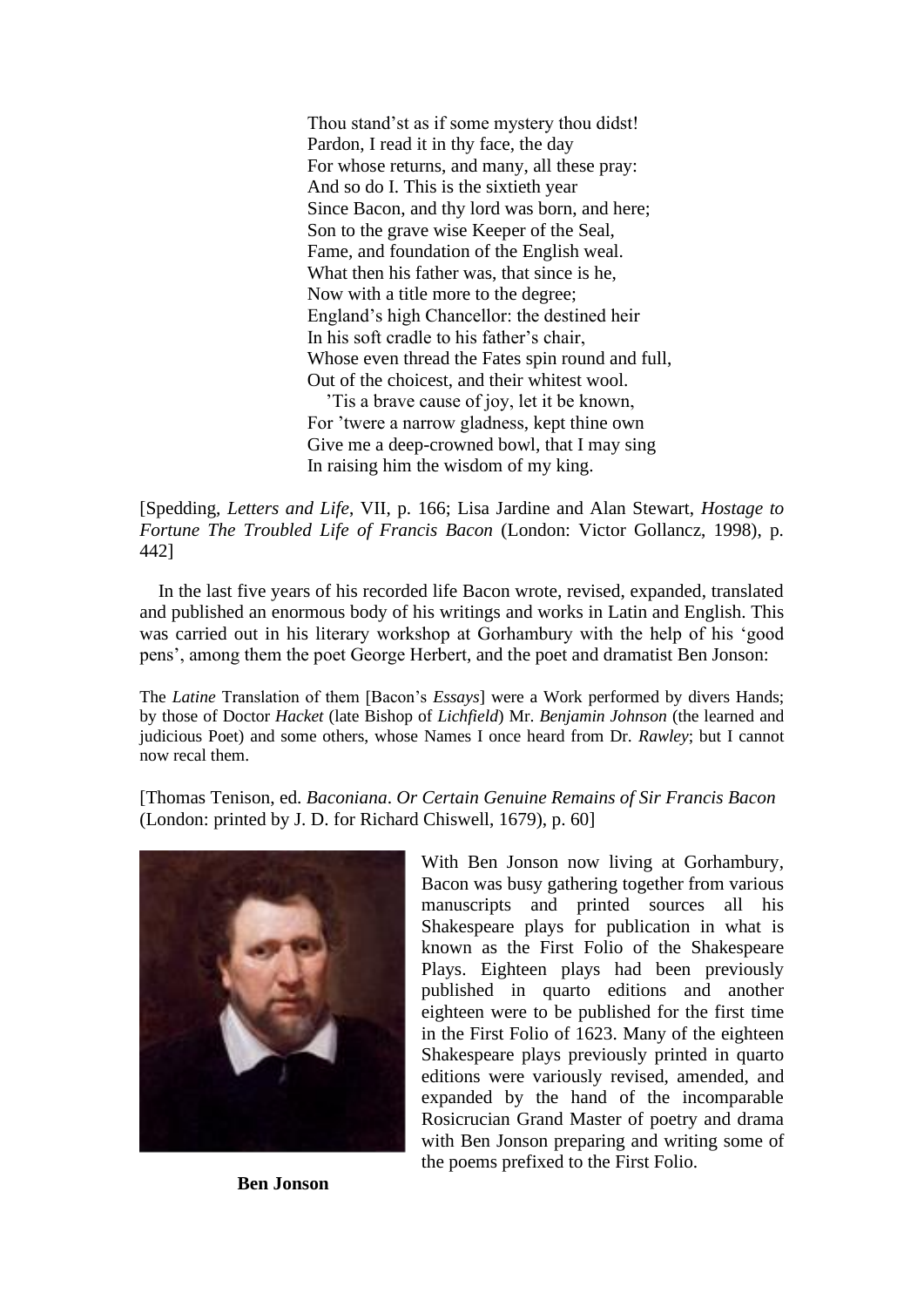

#### **Old Gorhambury House**

 The preliminary page of the Shakespeare First Folio consists of a verse signed by Ben Jonson facing the Droeshout portrait. The same poet and dramatist living with Bacon at Gorhambury, and a member of his Rosicrucian Brotherhood, also provides another long commendatory poem 'To the memory of my beloued, The Avthor Mr. William Shakespeare', whom Ben has known for many years to be nothing more than a pseudonym, or literary mask, for his Rosicrucian Grand Master, Lord Bacon. The learned address '*To the great Variety of Readers'*, signed by John Heminge and Henry Condell (both probably semi-illiterate and who certainly did not possess the learning for it), was most likely written by Lord Bacon alone, or with Ben Jonson.

 The Shakespeare First Folio incorporating a number of Baconian ciphers is replete with Rosicrucian-Freemasonry imagery and symbols, and is dedicated:

> TO THE MOST NOBLE AND INCOMPARABLE PAIRE OF BRETHREN.

#### WILLIAM

Earle of Pembroke, &c. Lord Chamberlaine to the *Kings most Excellent Maiesty*.

## AND

#### PHILIP

Earle of Montgomery, &c. Gentleman of his Maiesties Bed-Chamber. Both Knights of the most Noble Order of the Garter, and our singular good LORDS.

At the time of the publication of the First Folio of the Shakespeare Plays its dedicatee William Herbert, third Earl of Pembroke, was secretly occupying Solomon's Chair in his magnificent capacity as Grand Master of all England: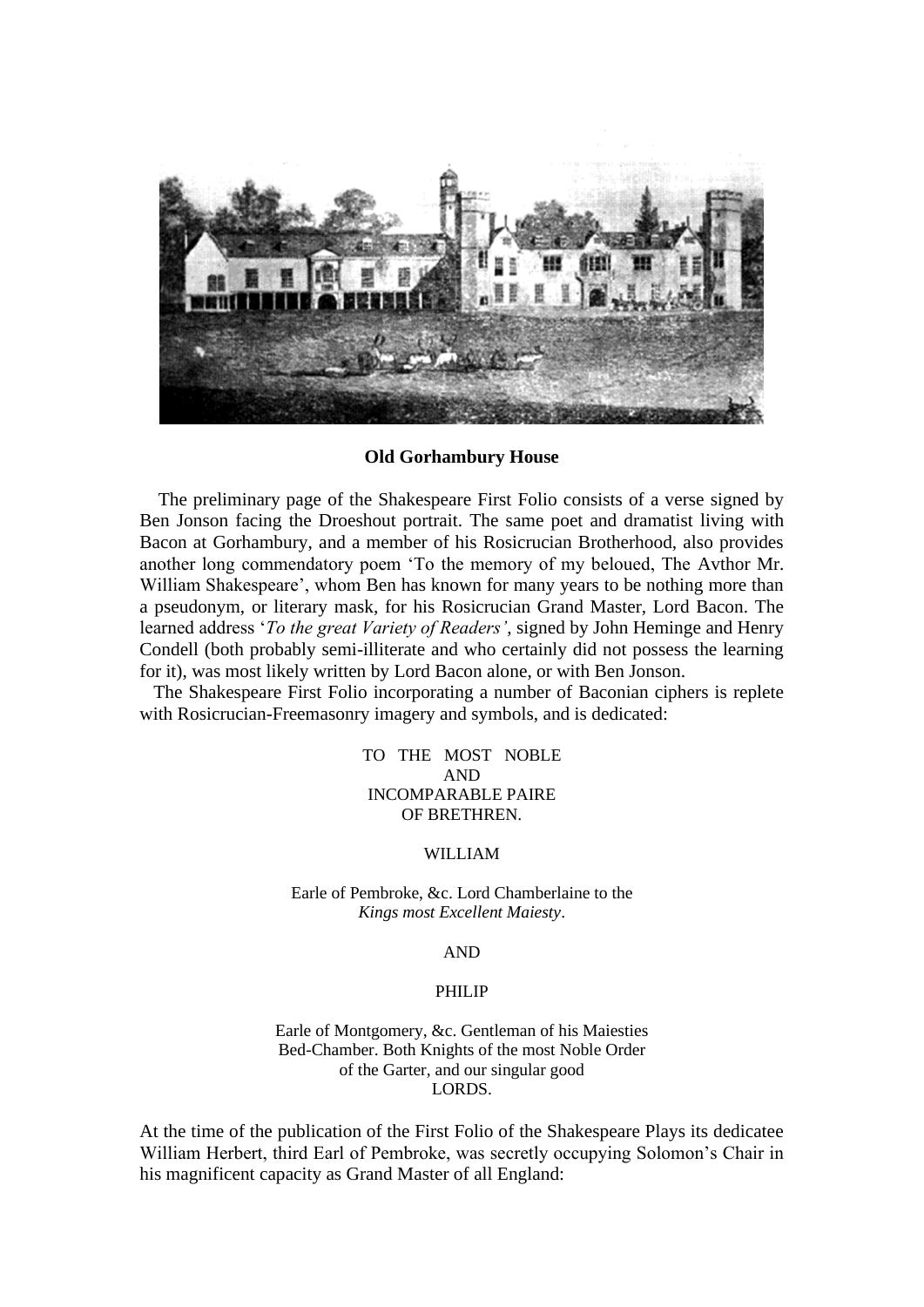….*A*. *D*. 1618 when the foresaid

 WILLIAM Earl of *Pembroke* was chosen *Grand Master*; and being approved by the King, he appointed *INIGO JONES* his *Deputy* Grand Master.

 *Masonry* thus flourishing, many eminent, wealthy and learned Men, at their own Request, were accepted as *Brothers*, to the Honour of the *Craft*…

…When *Grand Master* PEMBROKE demitted, *A*. *D*. 1630.

HENRY DANVERS Earl of *Danby* succeeded in *Solomon*'*s Chair*…

[James Anderson, *The New Book Of Constitutions Of The Antient and Honourable Fraternity Of Free and Accepted Masons*. *Containing Their History*, *Charges*, *Regulations*, *&c*. *Collected and Digested By Order of the Grand Lodge from their old Records*, *faithful Traditions and Lodge-Books*, *For the Use of the Lodges* (London: printed by Brothers Caesar Ward and Richard Chandler, 1738), p. 99]



**Francis Bacon (Johannes Valentin Andrea)**

 The second Rosicrucian manifesto the *Confessio Fraternitatis* (*The Confession of the Laudable Fraternity of the most Honourable Order of the Rosy Cross written to all the learned of Europe*) published anonymously in Latin at Cassel in Germany in 1615, contains a piece of explosive information never mentioned by Stratfordian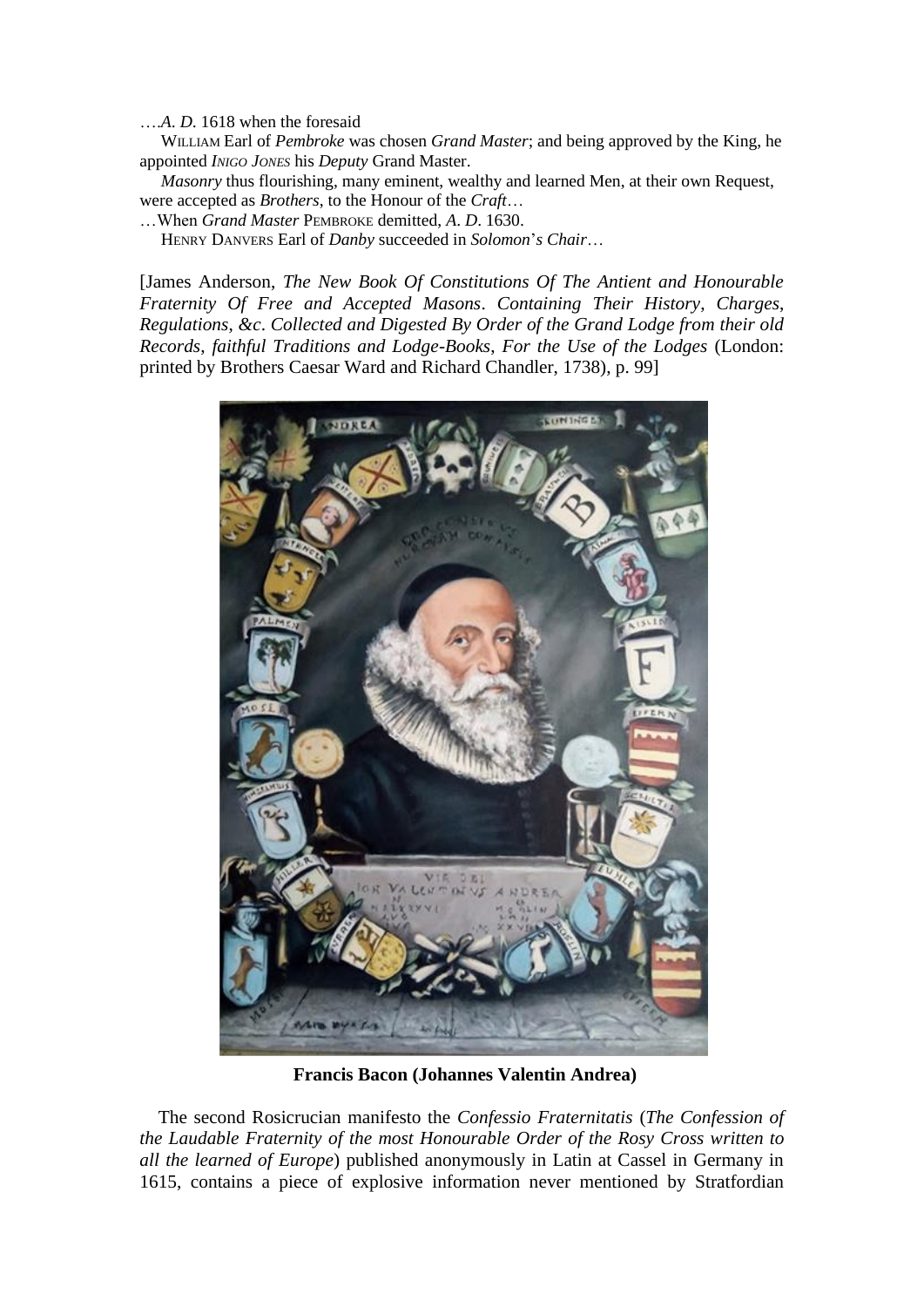authorities, and their mouthpieces, the orthodox Shakespeare biographers, editors and commentators. Its concealed author Bacon points out how easily the so-called learned or learned fools, and the rest of the credulous world, are easily deceived with enigmas and illusions. One of them being of his own creation which has mislead and beguiled the universities and academia around the globe for centuries down to the present day:

For conclusion of our Confession we must earnestly admonish you, that you cast away, if not all, yet most of the worthless books of pseudo chymists, to whom it is a jest to apply the Most Holy Trinity to vain things, or to deceive men with monstrous symbols and enigmas, or to profit by the curiosity of the credulous; **our age doth produce many such, one of the greatest being a stage-player, a man with sufficient ingenuity for imposition**; such doth the enemy of human welfare mingle among the good seed, thereby to make the truth more difficult to be believed, which in herself is simple and naked, while falshood is proud, haughty, and coloured with a lustre of seeming godly and humane wisdom.

[A. E. Waite, *The Real History of the Rosicrucians founded on their own Manifestos, and on facts and documents collected from the writings of Initiated Brethren* (London: George Redway, 1887), p. 96.]

#### **OUR AGE DOTH PRODUCE MANY SUCH, ONE OF THE GREATEST BEING A STAGE-PLAYER, A MAN WITH SUFFICIENT INGENUITY FOR IMPOSITION**

## 2.

#### **FRANCIS BACON CRYPTICALLY REVEALS HIMSELF AS THE AUTHOR OF** *HAMLET* **IN THE FIRST FOURTEEN LINES OF HIS IMMORTAL PLAY**



The play *Hamlet* is the most scrutinized play in the history of Western literature and Bacon's secret hidden authorship permeating its historical, intellectual and dramatic narrative is cryptically signalled from the very first lines for anyone with eyes to see. The first line prior to the commencement of the play has the pregnant stage direction '*Enter Barnardo and Francisco two centinels*' followed by Barnardo asking Francisco the profoundly meaningful question in the first line of the play 'Who's there?' (1:1:1). Francisco is the Spanish and Portuguese form of the masculine name Franciscus that corresponds to the English name Francis [he is entered in the baptismal register at St Martin's-in-the Fields as '*Franciscus Bacon*']. The name of the one sentinel Francisco (Francis) alongside the chosen name of the other sentinel Barnardo

**Francis Bacon's De Augmentis Scientiarum 1645 Bacon and His Literary Mask the Actor William Shaksper**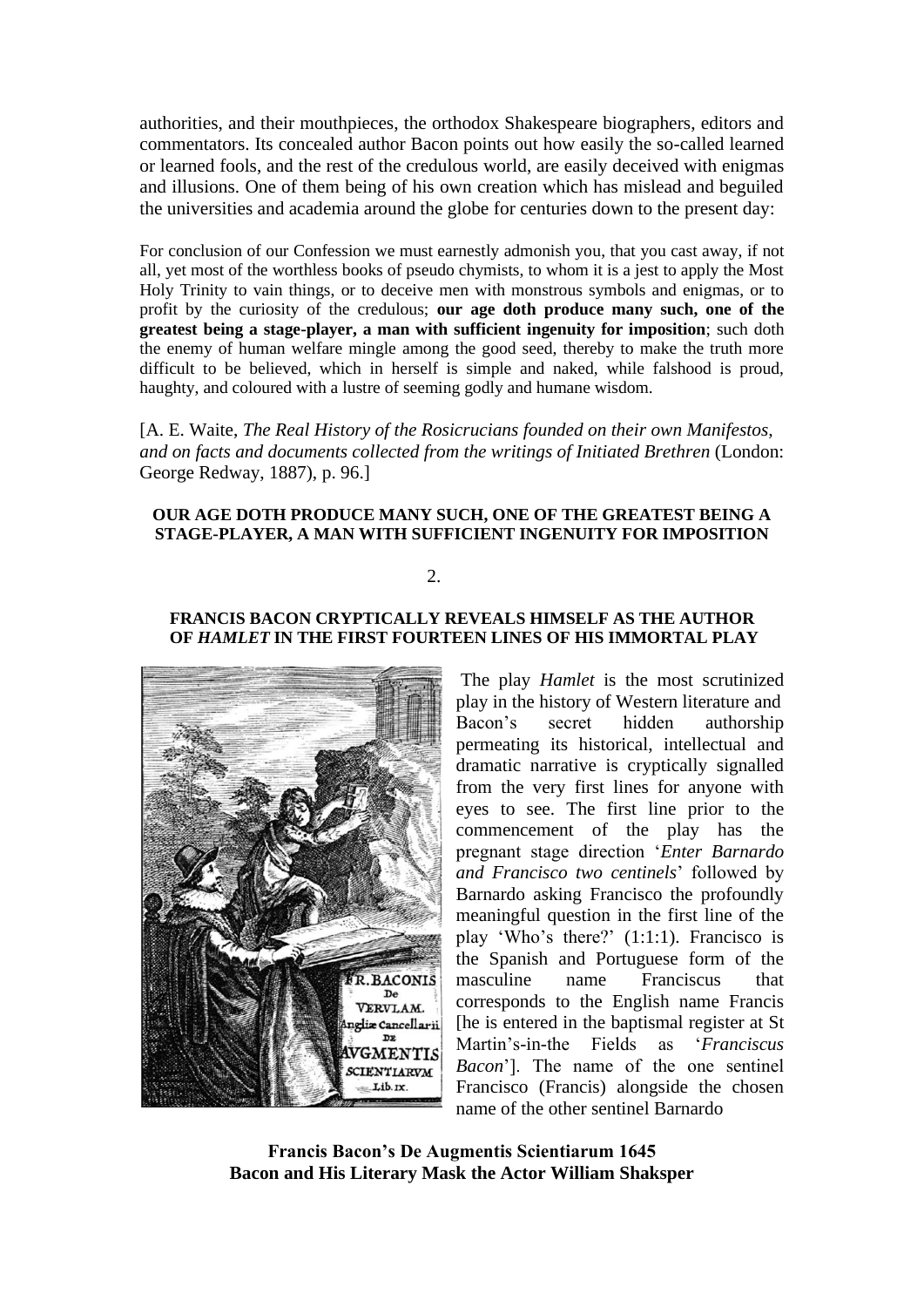(Barnard/Bernard in English) is doubly significant. The two names placed together as Francis Barnard possess the Christian name of Bacon and initials of Francis Bacon, that read together point to Francis Bacon. The names *Francisco* and *Ba*r*n*ardo also conceal an anagram of Francis Bacon. So in answer to the profoundly meaningful question 'Who's there', the answer is Francis Bacon, the secret concealed author of *Hamlet*:

*Enter Barnardo and Francisco*, *two sentinels*.

|                            | <b>BARNARDO</b> Who's there?                                        |
|----------------------------|---------------------------------------------------------------------|
|                            | <b>FRANCISCO</b> Nay, answer me. Stand and unfold yourself.         |
|                            | <b>BARNARDO</b> Long live the King!                                 |
| <b>FRANCISCO</b> Barnardo? |                                                                     |
| <b>BARNARDO</b> He.        |                                                                     |
|                            | <b>FRANCISCO</b> You come most carefully upon your hour.            |
|                            | <b>BARNARDO</b> 'Tis now struck twelve. Get thee to bed, Francisco. |
|                            | <b>FRANCISCO</b> For this relief much thanks. Tis bitter cold,      |
|                            | And I am sick at heart.                                             |
|                            | <b>BARNARDO</b> Have you had quiet guard?                           |
|                            | <b>FRANCISCO</b> Not a mouse stirring.                              |
|                            | <b>BARNARDO</b> Well, good night.                                   |
|                            | If you do meet Horatio and Marcellus,                               |
|                            | The rivals of my watch, bid them make haste.                        |
|                            | <b>Enter Horatio and Marcellus</b>                                  |
|                            | FRANCISCO I think I hear them.-Stand! Who's there?                  |
|                            | HORATIO Friends to this ground.                                     |
|                            | MARCELLUS And liegemen to the Dane.                                 |
|                            | FRANCISCO Give you good night.                                      |
|                            | MARCELLUS O farewell, honest soldier. Who hath relieved you?        |
|                            | FRANCISCO Barnardo has my place. Give you good night                |
|                            | Exit Francisco.                                                     |

[*Hamlet*: 1:1:1-14]

## HAMLET

 O God, Horatio, what a wounded name, Things standing thus unknown, shall live behind me! If thou didst ever hold me in thy heart, Absent thee from felicity a while, And in this harsh world draw thy breath in pain To tell my story.

[*Hamlet*: 5:2: 296-301]

# HAPPY BIRTHDAY LORD BACON

# A PHOENIX